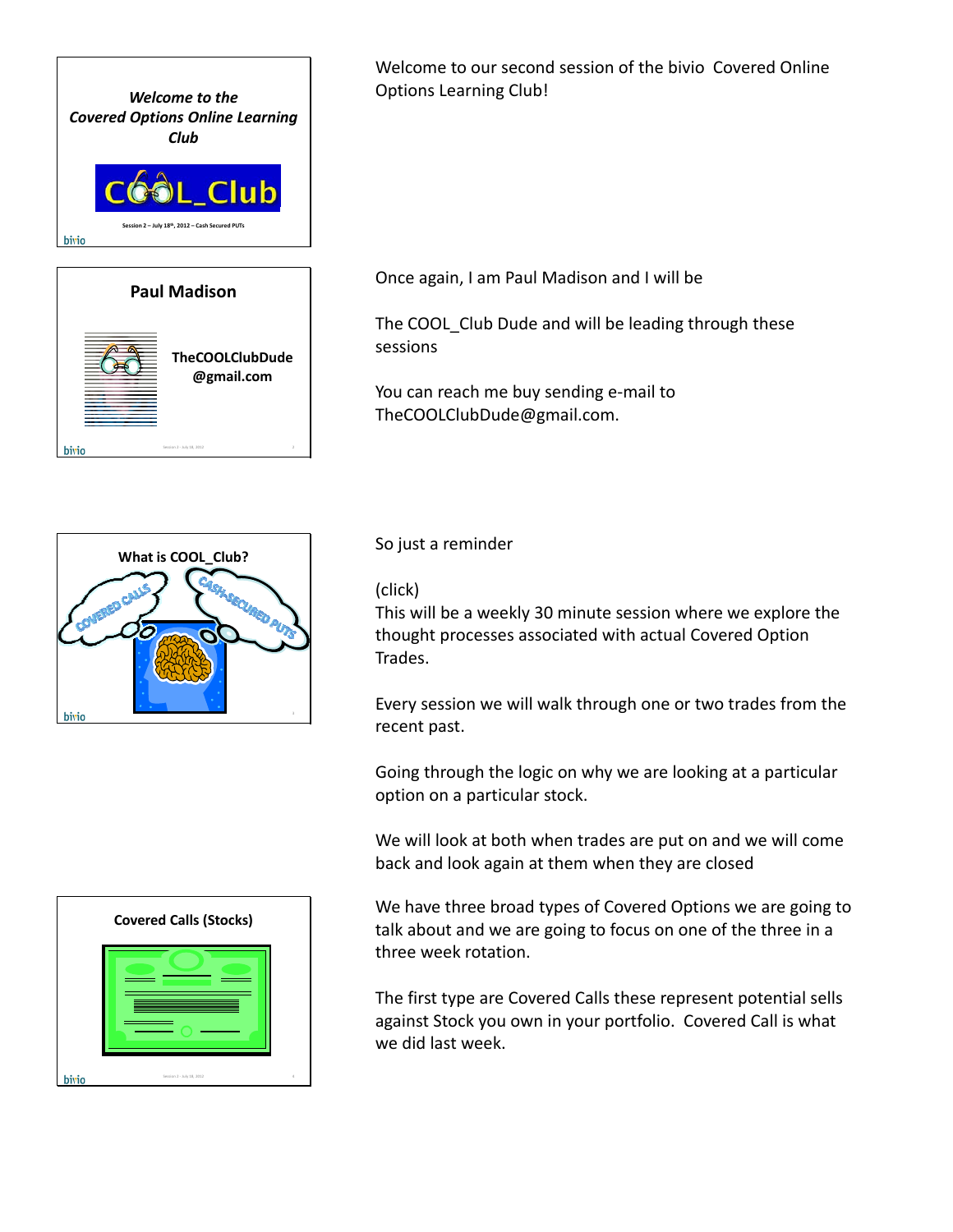



**If we have time each week** hivio Session 2 - July 18, 2012 7 The second type are Cash‐Secured PUTs. As the name implies these are potential stock purchases that you have "secured" by having cash to cover the purchase in your account.

This is what we will talk about today.

Last we will talk about both Cash‐Secured PUTs as well as Covered CALLs on broad market index ETFs.

There are some unique things with these that justify thinking about them differently than our Covered Stock options.

My two favorites ETFS that I will primarily talk about are (click)

SPY which is an ETF based on the S&P 500 index (click)

And IWM which is an ETF based on the Russell 2000 index

We will be talking about doing a covered option on a broad market index next week.

If we have time we will allow attendees to ask about one or two stocks that they are considering options on.

We will talk through the pros and cons of doing either a call or a put on the stock without make recommendations on whether to or not to do an option on the stock.

In addition, we are going to strive really hard to keep to just 30 minutes each week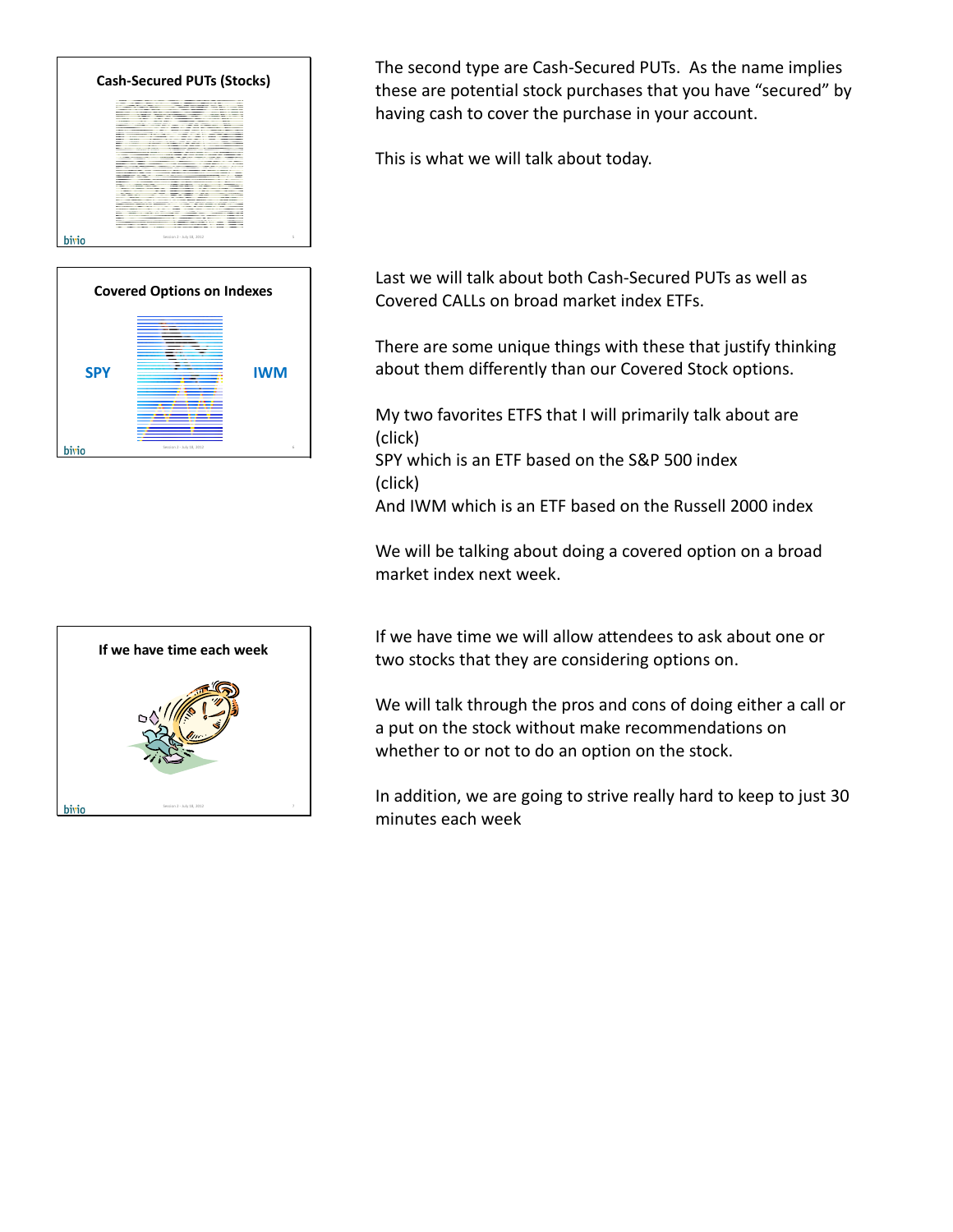

# **Next Week** • July 25th 10pm ET *Register at www.bivio.com/COOL\_Club* bivio Session 2 - July 18, 2012 9



Our COOL Club Schedule is:

The first Wednesday of every month our schedule time will be 5pm ET

The second Wednesday of every month our schedule time will be 8pm ET

The third will be at 9pm ET

And the fourth will be at 10pm ET.

The fifth Wednesday when it occurs will be a "Holiday" – nice…at least for me.

This new schedule will begin in August.

To finish out July –

Next week's session on July 25<sup>th</sup> will be at 10pm ET which actually is the normal time for the fourth Thursday.

Register now at COOL\_Club under Meeting Dates and Times

For now, you will only be able to register for the upcoming meetings one at a time but we will be looking at ways to automate multiple registrations.

We are going to record these sessions so you can listen if you missed a session or you can go back and listen if you just want to hear it again. Last week's recording has been posted.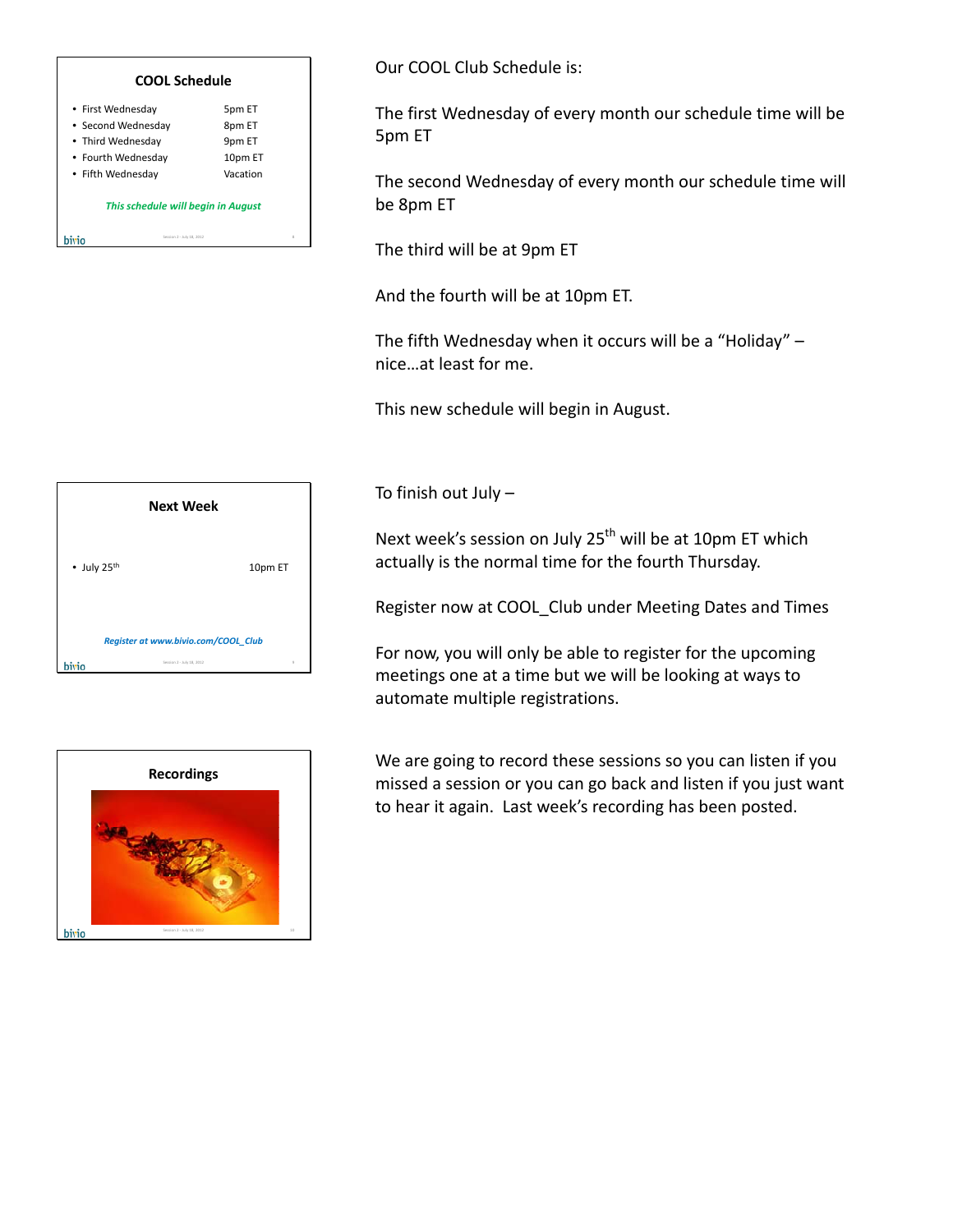|                                |            | COOL Club                               |                                                                        |
|--------------------------------|------------|-----------------------------------------|------------------------------------------------------------------------|
| LOVE SE LIMI<br><b>State</b>   |            | <b>EAST SATURE PUTS</b><br><b>State</b> | 1 PARTIES LIMIT AND LIMIT SAFUTAS PUTS.<br><b>Broad Harbor Indiana</b> |
| <b>Bankrupton</b>              |            | maantgota<br>Cool Club Decomposition    | Monitors Carlos and Times                                              |
| <b>COOL Club: Track Status</b> |            | as an since since stamped insurer       |                                                                        |
|                                | August The |                                         | <b>David</b>                                                           |
| Total Milk                     |            |                                         |                                                                        |
|                                |            | <b>Mond On</b>                          |                                                                        |



| <b>QUESTIONS?</b> |                                   |    |
|-------------------|-----------------------------------|----|
| bivio             | Session 2 - July 18, 2012         | 13 |
|                   |                                   |    |
|                   |                                   |    |
|                   |                                   |    |
|                   |                                   |    |
|                   | <b>CASH-SECURED PUT REFRESHER</b> |    |
|                   |                                   |    |

The COOL Club home page continues to develop.

We now have a little live spreadsheet that will show you the status of any open trades that we have talked about on COOL\_Club. You can see last week's there right now (we will come back to that later).

The link is www.bivio.com/COOL\_Club

If you would like to join the COOL\_Club Discussion group

Go to the COOL Club home page to register for the email discussion list.

You can certainly still attend COOL Club sessions without joining our email discussion group.

All questions and replies to COOL Club will be sent to the entire email discussion group.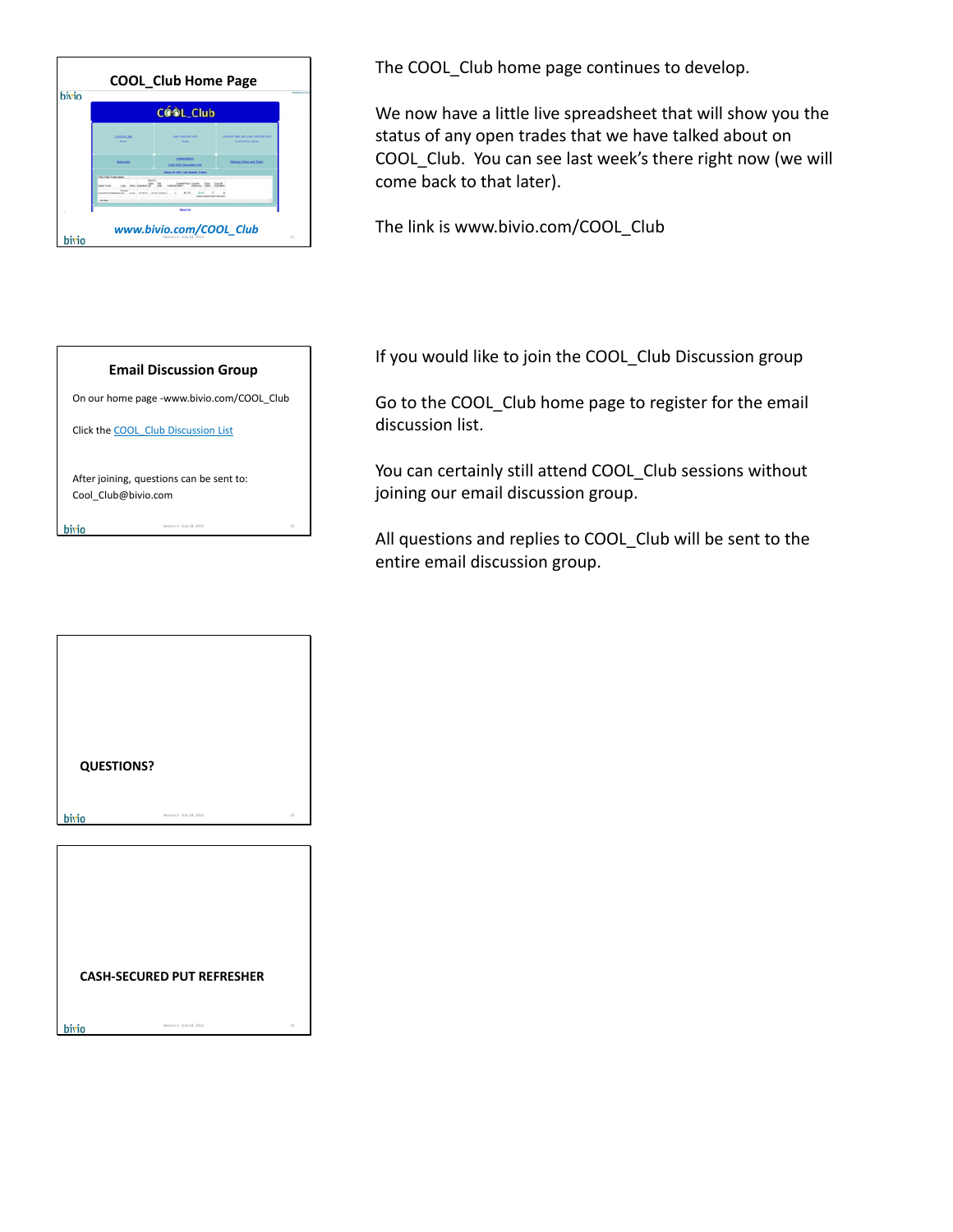## **What is a Cash‐Secured PUT?**

- Cash‐Secured PUT – Option contract on a Stock – Buyer of PUT has the **OPTION** to *sell* stock – Seller of PUT has the **OBLIGATION** to *buy* their stock
	- **STRIKE** price is the price the stock sale would
	- happen – **EXPIRATION DATE** – The day the contract expires if it has not been **EXERCISED**
	- Buyer pays Seller a **PREMIUM** for this **OPTION**

Session 2 - July 18, 2012 15

bivio



Let us remind ourselves what a Cash Secured PUT is

It is an option contract on a given stock where the Buyer of the option has the right to Sell their stock at the strike price to the Seller of the option until the expiration date.

If the Buyer of the option choses to exercise their right to Sell their stock then the Seller is obligated to buy the stock at the strike price.

For this right, the Buyer of the option pays a premium to the Seller that is paid up front and the Seller of the option keeps this premium regardless of whether the option is exercised or expires worthless.

So why might you want to sell a cash‐secured PUT?

(click)

Maybe there is a Stock you want to buy and it has been correcting in price

(click) But it is not quite to your buy level



## *Despite not being at your buy price you are feeling like the stock might go up!*

Selling a Cash Secured PUT is a way for you to generate some income on the cash you have ready to buy the stock.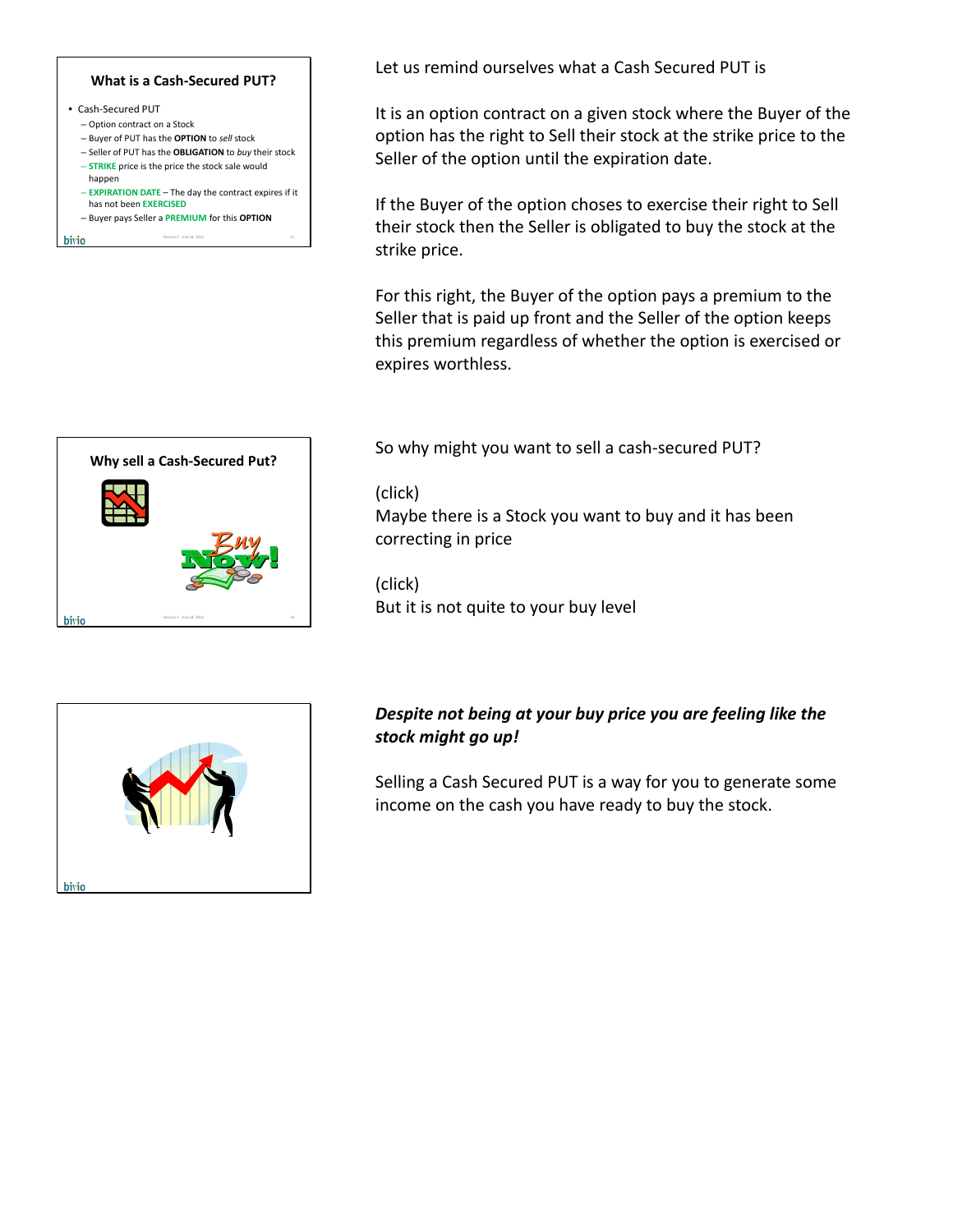## **Selling a Cash‐Secured PUT**

• Enough cash to buy at least 100 shares for each contract

Session 2 - July 18, 2012 18

- Know your maximum buy price for the stock
- Look at selling front month *expiration*

bivio

• *Sell as far out‐of‐the‐money as reasonable*

To get ready to sell a cash‐secured PUT

You will need enough cash to buy 100 shares of the stock for each contract you want to sell

You need to know what **your** maximum buy price for the stock is as this sets the ceiling on what strikes you can do

I recommend when you are first doing options that you stick with doing the front month.

I recommend selling as far out-of-the-money as reasonable. Reasonable meaning that you get a good return for putting the option on …more on that later



One of three things will happen:

- 1. Option expires worthless
- 2. Option is bought back to close It
- 3. Option is exercised

## **1. PUT Option Expires Worthless**

Session 2 - July 18, 2012 19

Session 2 - July 18, 2012 20

- Option open until *expiration date*
- Underlying stock closes above the *strike*
- You retain your cash
- You keep all the *premium* you collected
- Taxable account is a short term capital gain

#### bivio

bivio

#### **2. PUT Option is Bought Back to Close**

- Prior to the *expiration date*
- Option is bought back to close the position
- Keep difference between *premium* you sold and the *premium* you paid to buy it back
- Released from obligation to sell stock
- Taxable account ‐ short term capital gain (or loss) Session 2 - July 18, 2012

hivio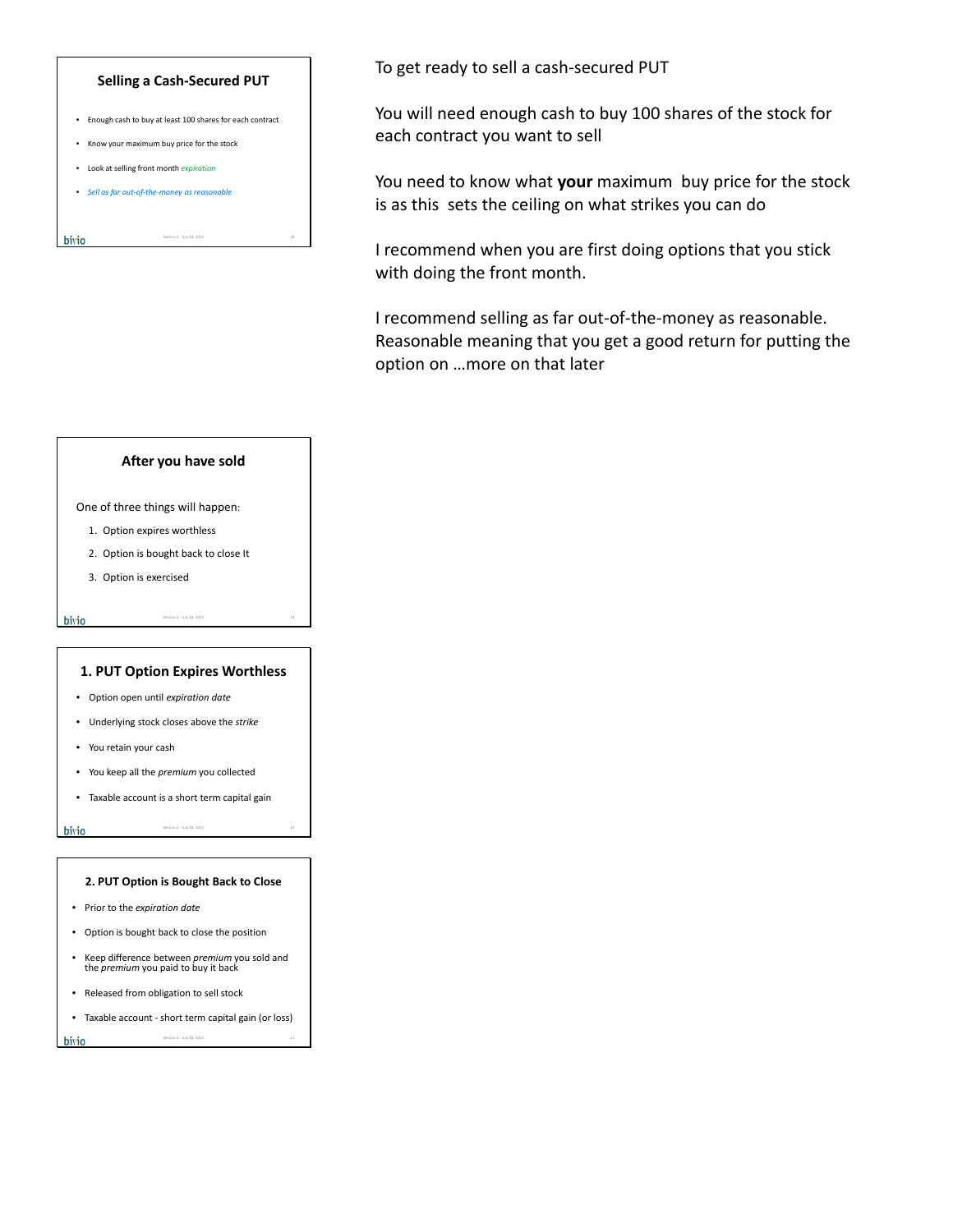

• Based on Fundamental Analysis: • EPS Growth 18%  $\bullet$  Buy < \$39  $\textdegree$  Sell > \$61 bivio Session 2 - July 18, 2012 25 If there are no questions at this time we will go into our Trade Example.

Our trade tonight is going to be on Fastenal. Ticker is FAST and this is an industrial company that sells fasteners in a variety of ways: through Retail Stores, through vending machines, and direct to OEMs (original equipment manufacturers). Fastenal is a very common stock among growth investors and it is a stock I have owned several different times. Growth has been fairly consistent and so opportunities to buy at a discount are often hard to find.

For my fundamental analysis I am using an earnings growth in the short term of 18%

My short term Buy target is less than \$39. I would be a seller if the stock went above \$61 in the short term.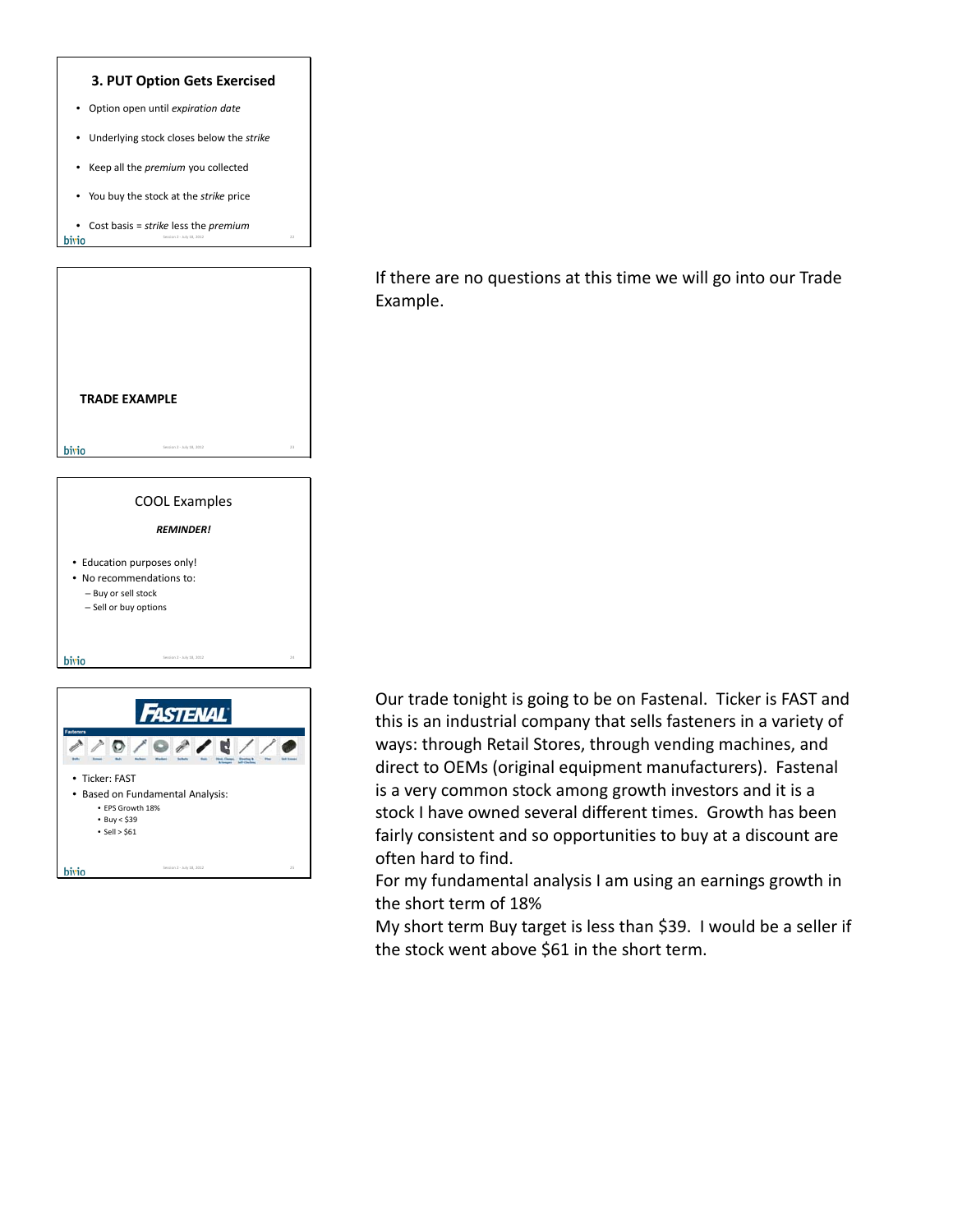

- The market is down on the day • **S&P was down .7% at time of trade**
- Volatility is up
- **VIX was 18+ up slightly**

|       | Technical analysis, look for "bullish" reversal indicators |  |
|-------|------------------------------------------------------------|--|
| hivio | Session 2 - July 18, 2012                                  |  |

In this particular portfolio I had more than \$8,000 available to invest and that would easily buy 200 shares at my maximum buy price of \$39

Looking at the optimum time to sell a cash‐secured PUT

Stock has gone down in price for awhile

FAST peaked in Late March at \$55 and has been trading off until late June at about \$38

It is also good if it is down on the day you want to sell the PUT In FAST's case earnings had just come out on July  $12<sup>th</sup>$ and they were better than expected and the price jumped 5% or  $so -$ 

It will also help if the general market is also down on the day The market was down in general on July  $12<sup>th</sup>$  and was down roughly .7% at the time of the trade

And we won't spend much time tonight on Volatility (a measure of Angst in the market) but it would also be good for volatility to be up

VIX was about 18 and change and up just a little…..we will talk more about VIX in later weeks.

But for some reason, maybe

(Click)

Technicals, your sense is your stock is about to go up and not reach your Buy target

Selling a Cash‐Secured PUT is a neutral to slightly‐bearish move and it works best after a Bull run

It should be viewed as a contrarian play – you are bullish while the market is still some what bearish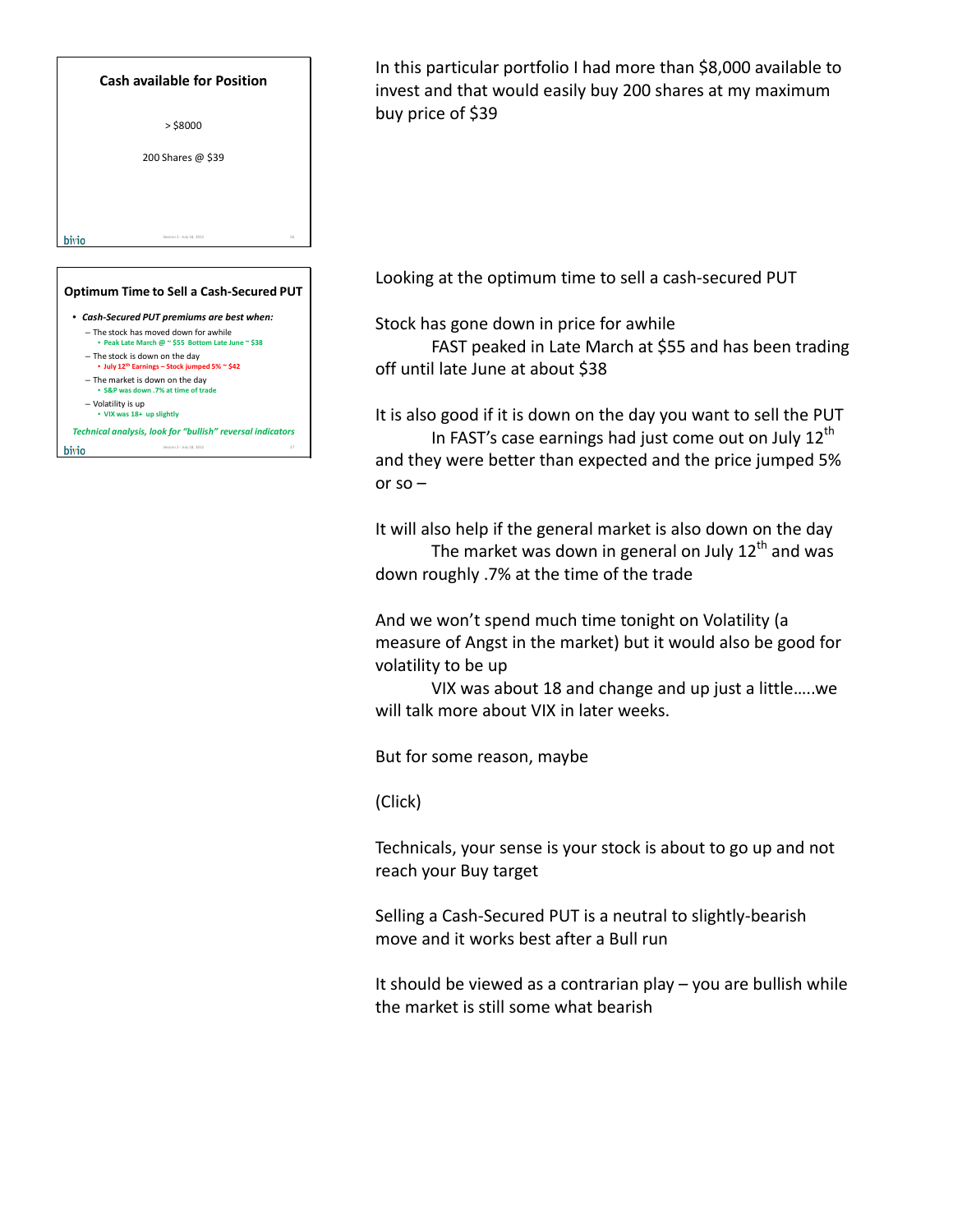



So I couldn't tell but maybe they are bullish

When I look at Fastenal's chart it seems like the price gets support every time it gets to the 50 week moving average (somewhat typical of a strong growth stock).

And we had just barely busted that late June but had rallied back above it.

RSI seems very reasonable and we have …..

certainly cleared the snow off the mountain.

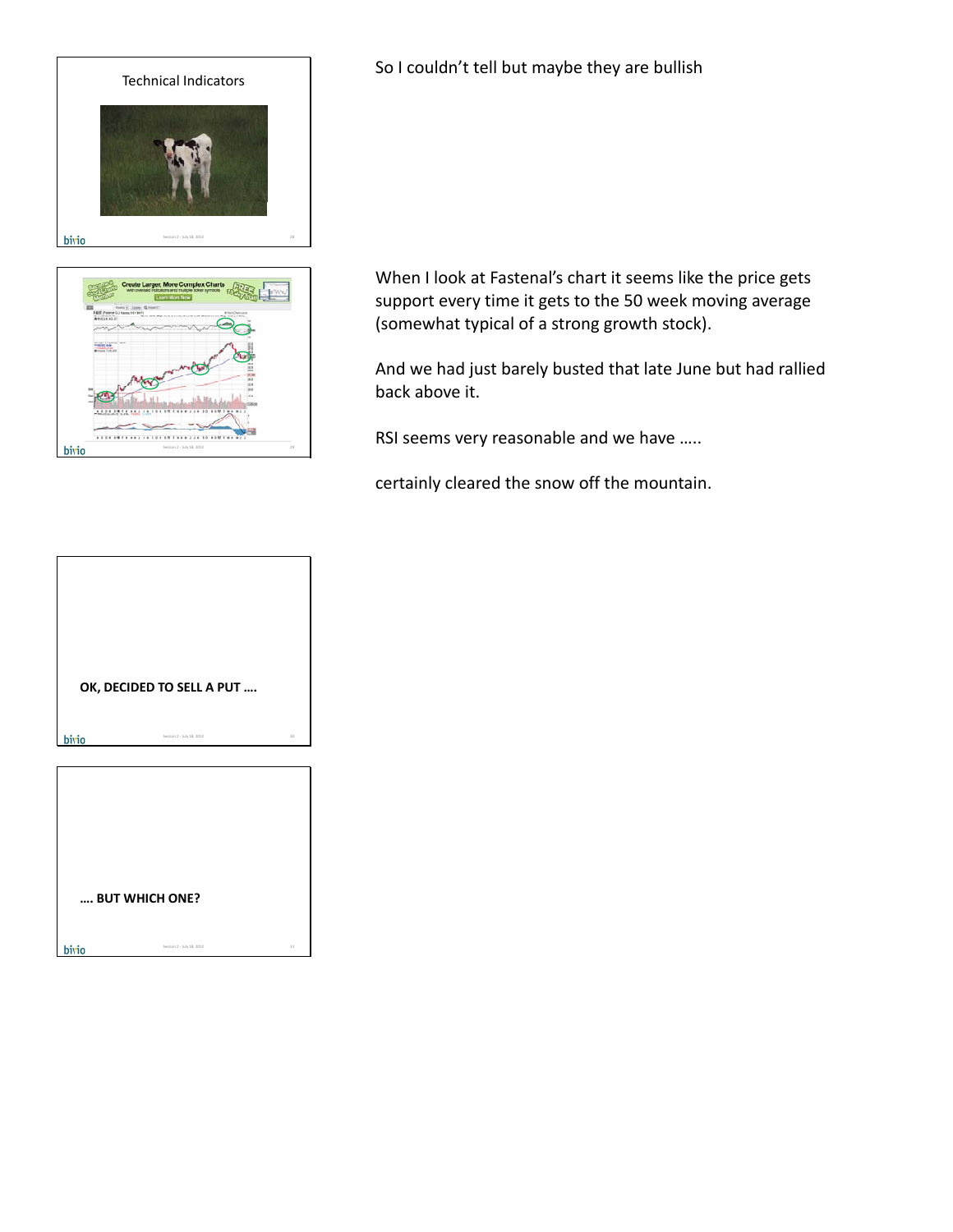

To begin with it is good to start with a front month expiration date that is roughly two to four weeks out.

Remember that each monthly expires on the Saturday after the third Friday.

So on July  $12^{th}$  (the day I was doing the trade) there is only 9 days left to our July  $21<sup>st</sup>$  expiration.

So I would recommend moving out to August Expiration …the  $3<sup>rd</sup>$  Friday in August is the  $17<sup>th</sup>$  and so our expiration is the following Saturday or Aug  $18<sup>th</sup>$ .



**\$30 \$25 \$20**

hivio

Session 2 - July 18, 2012 34

So we need to make sure we have in our mind what our minimum acceptable stock buying price is

For Fastenal I want to buy at \$39 or below.

Remember we want to BUY lower than the current market

So we want to sell PUTS that are below the current market price which we call out of the money strikes

So if our current price is almost \$42 then all strikes below \$42 are out-of-the-money .... I went by \$5 increments because that is what is available on Fastenal

Certainly all the strikes \$35 and lower are below my Buy Target and \$40 might be depending on the premium I receive.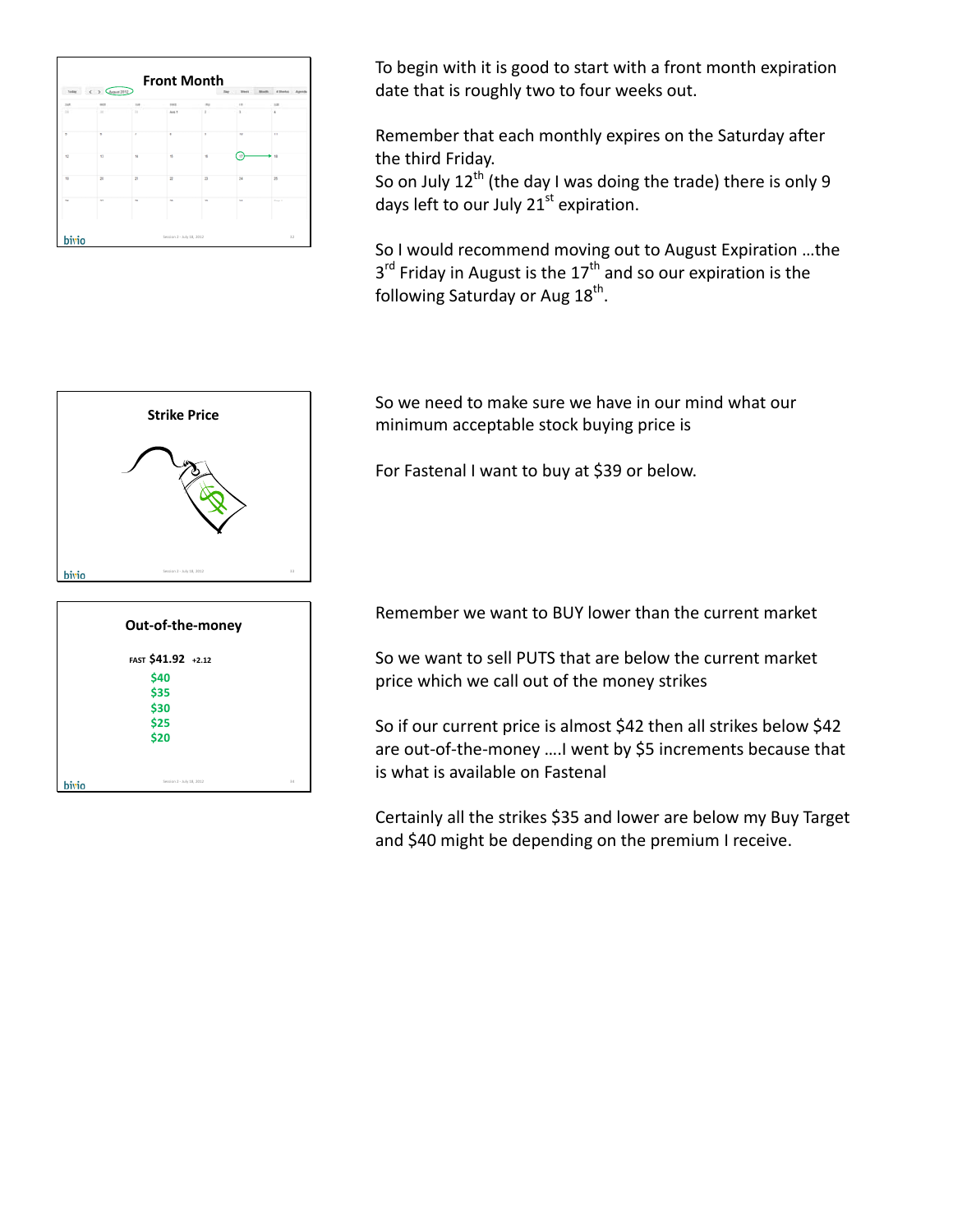

Last week I broke the Golden Rule on selling my CALL on Align Technology ahead of earnings.

I strongly encourage you not to break that rule when it comes to PUTs. Negative earnings surprises can have very steep drops to them and you do not want to be involved.

In this case I did not break the rule on the PUT on Fastenal, I waited until the earnings came out.

As I mentioned earlier the price was up about 5% on the back of a good earnings report. Strong price moves means that PUT premiums will go down and I might not be able to find a reasonable premium to sell but I wanted to look anyway.



So for tonight's example I am going to use Fidelity.

Once you have your Fidelity Page open

Click on Accounts & Trade

Then the submenu of Trade

Then on the side Trade Options.



This screen will come up

On the line that says Symbol we put in our ticker

And then click on Option Chain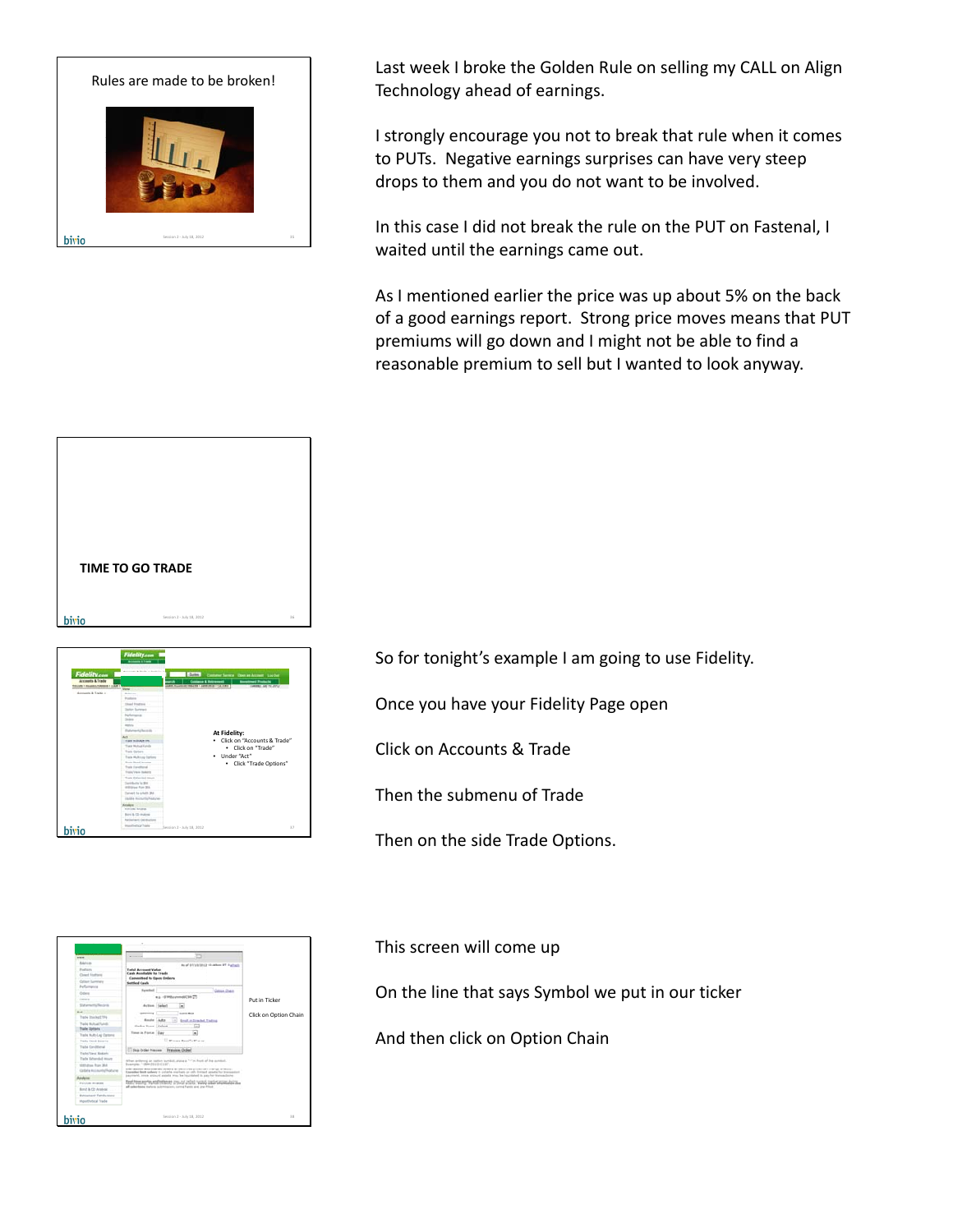

So here is my option chain for FAST on July  $12<sup>th</sup>$ . First I wanted say that I did not chose just PUTS so you are seeing both CALLs (on the left) and PUTs (on the right) Next I looked at the \$35 PUT premiums and I saw that the best buyer for \$35s was only \$.20 and since I am doing two contracts that does not meet my criteria of making sure I sell at least \$100 so that commissions do not eat up to much of my gains.

So then I went up to the \$40 strike where I see the best buyer is \$1. A \$40 strike with a premium of \$1 does just barely get me to my buy target of \$39 and even though this premium has come down by over \$1 from the day before (you can see that in the change column). A \$1 premium is 2.5% of a \$40 strike and with 37 days left that is nice APR of 24% so this seems like a good opportunity.

I click on the Select on the PUT side of the strikes and then select Sell‐To‐Open

I get a Trade Options page that fills in my Symbol for a Fastenal Aug 18 \$40 PUT and it sets the Action to Sell to Open.

I need to fill in my Quantity of 2 contracts.

I chose and order type of Limit

And I picked \$1 limit price as I wanted to make sure it was filled and I left the Time in Force to a default of Day. Click on Preview Order

| <b>Trade Options Verification</b>                                                               |          |                                                       |                             |
|-------------------------------------------------------------------------------------------------|----------|-------------------------------------------------------|-----------------------------|
| Veilly your order below and click Place Order.                                                  |          |                                                       |                             |
|                                                                                                 |          | ote before attra                                      |                             |
| <b>Order Information</b>                                                                        |          | As of                                                 | <b>ASSESSED</b><br>10.06.88 |
| 11111<br>Rondol PASTIZECIPES<br>Government Buff (East)) East Free CO and<br>18 12 840 (100 BHS) |          | Last Proces<br><b>Bid Frice:</b><br><b>Auk Price:</b> | 0.95<br>6.88<br>1.28        |
| Actions. Sall to Close Ful.                                                                     |          |                                                       |                             |
| Guestin I Contracts                                                                             |          | <b>Related Lister</b>                                 |                             |
| <b>Books</b> Auto<br>Graham Facers - Limit at \$1,000                                           |          | <sup>27</sup> Gund, Nashens<br><b>CT Guid-Driver</b>  |                             |
| Fines in Farrin, Day                                                                            |          | IT OAK SERVER                                         |                             |
| Conditions Note                                                                                 |          |                                                       |                             |
| Trade Type Cash                                                                                 |          |                                                       |                             |
| <b>Extending Critics' Value</b>                                                                 | \$300.00 |                                                       |                             |
| <b>Extensive Commission</b>                                                                     | 98.45    |                                                       |                             |
| Extremel Order Value Childuling commission):                                                    | \$291.95 |                                                       |                             |
| LA BALGONI L. PAIN GONCA 2                                                                      |          |                                                       |                             |
| Cannel and return to Trade Saturn                                                               |          |                                                       |                             |

Here is the Preview Order Page and notice while I playing around capturing screens the best Buyer (or Bid Price) has moved down to .95 but at \$1 I became the best Seller as that was \$1.05. The last price actually was .95.

Now click on Place Order

| <b>Fidelity.com</b>                                    | <b>Committee Continent Service</b><br><b>E</b> beautiful                                                         |
|--------------------------------------------------------|------------------------------------------------------------------------------------------------------------------|
| <b>Accounts &amp; Trade</b>                            | <b>Nowa &amp; Installate</b><br>Curricura & Robremore<br><b>Brananch</b>                                         |
|                                                        |                                                                                                                  |
| Accounts & Trade > Eutilalia >                         | <b>Trade Collons</b>                                                                                             |
|                                                        |                                                                                                                  |
|                                                        |                                                                                                                  |
| <b>Color</b>                                           | ×<br>determined                                                                                                  |
| America                                                | As of STILLIGHTS AN Ideas ST. Saturda                                                                            |
| <b>Brooklynn</b>                                       | Entitl Accompany Motors                                                                                          |
| <b>Good Fosters</b>                                    | <b>Cash Available to Trade</b><br><b>BAS.491.34</b><br>\$5.00<br>Committed to Door Defers                        |
| Outlas Aurorary                                        | <b>Settled Cesh</b><br>\$45,451.34                                                                               |
| <b>Parlamento</b>                                      | Symbol FAST120818P40<br><b>Dallas Draw</b>                                                                       |
| Orbina                                                 | <b>N.A. (STREVORMANCIN) CT.</b>                                                                                  |
| <b>Historic</b>                                        |                                                                                                                  |
| Tax 3rds (Year to Date)                                | Actua) [Sell to Open [a]                                                                                         |
| <b>Ad</b>                                              | Genetics 3<br>Centracte                                                                                          |
| <b>Trade Streets ETR</b>                               | <b>Books Lights</b><br>Soul is Stand Trailing                                                                    |
| Total Rubuk Fords                                      | <b>Deller Type Link</b><br>×                                                                                     |
| Trade Options                                          | <b>Linet Price \$12</b>                                                                                          |
| Trially M. R. Lab Garrentel<br><b>Tody Fand Income</b> | Simm in Force: Day<br>п                                                                                          |
| Tieste Constitueur.                                    | <b>Enablished Norw</b><br>o                                                                                      |
| <b>Trade/View Baskets</b>                              |                                                                                                                  |
| Toda Estandad Moura                                    | Chess forch Stewar                                                                                               |
|                                                        | C Day Order Preview - Ensurem Order                                                                              |
| <b>Madens</b><br><b>Fachfully Analysis</b>             |                                                                                                                  |
| <b>Bend &amp; CD Analysis</b>                          | When entering an agree surrich, place a <sup>117</sup> in front of the surricul.<br>Engravate: Tumministants.com |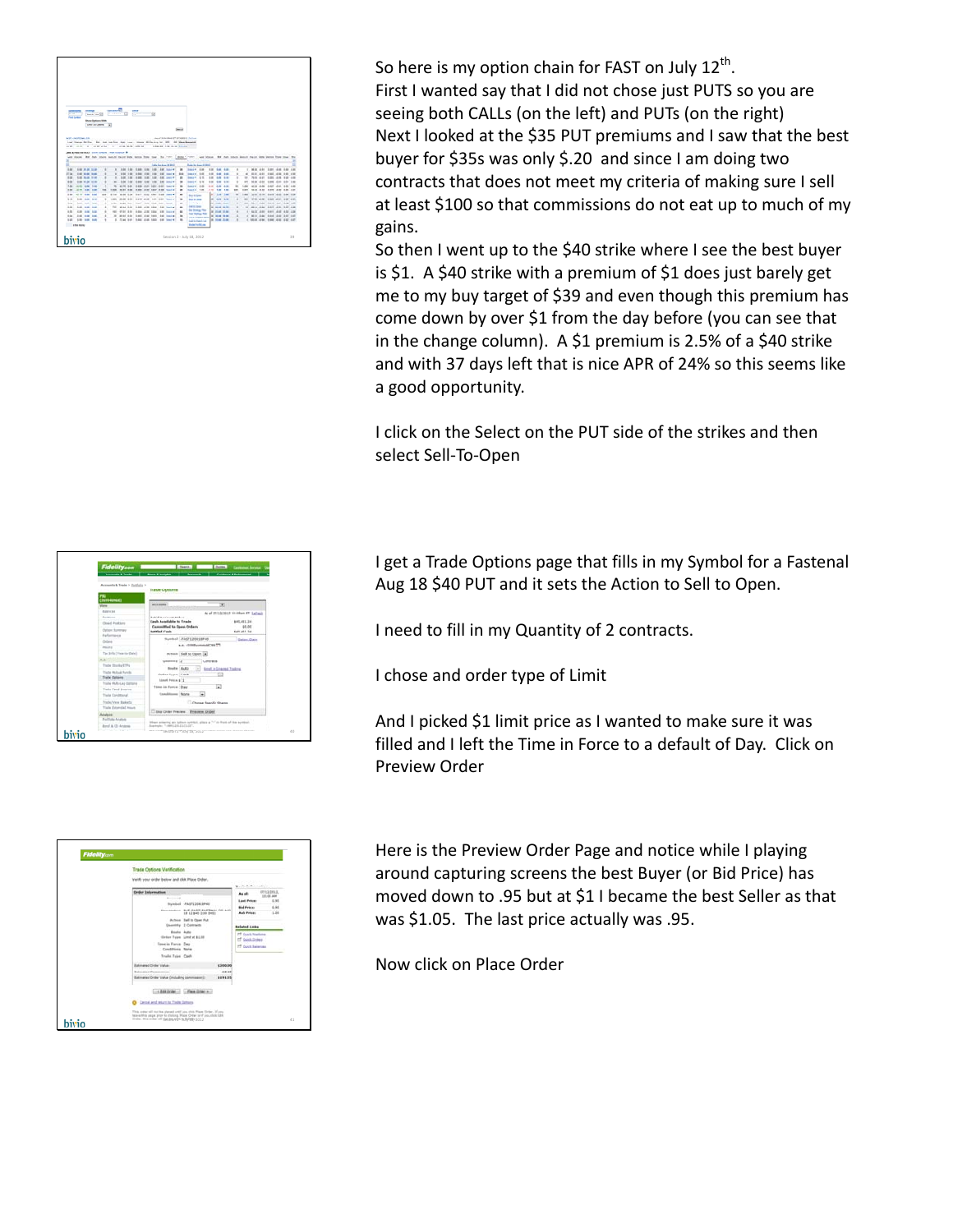





When I checked on my order status it turns out that I actually got filled slightly better than my limit at \$1.01. So the limit just means do not sell for less than and if the broker can fill for better than my limit then they will as shown in this case.

Remember this is our formula for Acceptable Return

The Annualized Percent Return is equal to the net premium received after commission divided by the stocks value (which is strike price times shares) times 365 days divided by the number of days left to expiration on the option.

I do this APR calculation to help me better compare different opportunities with different strikes and different expirations

What is an acceptable return …I like to target greater than 20% APR

|                                                | <b>APR if the Option expires Worthless</b> |  |
|------------------------------------------------|--------------------------------------------|--|
| <b>Net Premium</b>                             | 365                                        |  |
| <b>APR</b><br><b>Shares x Strike Days left</b> |                                            |  |
| \$191.47<br>$APR =$                            | 365<br>X                                   |  |
| 200 x \$40                                     | 37                                         |  |
| $= 24%$                                        |                                            |  |
|                                                | 45<br>Session 2 - July 18, 2012            |  |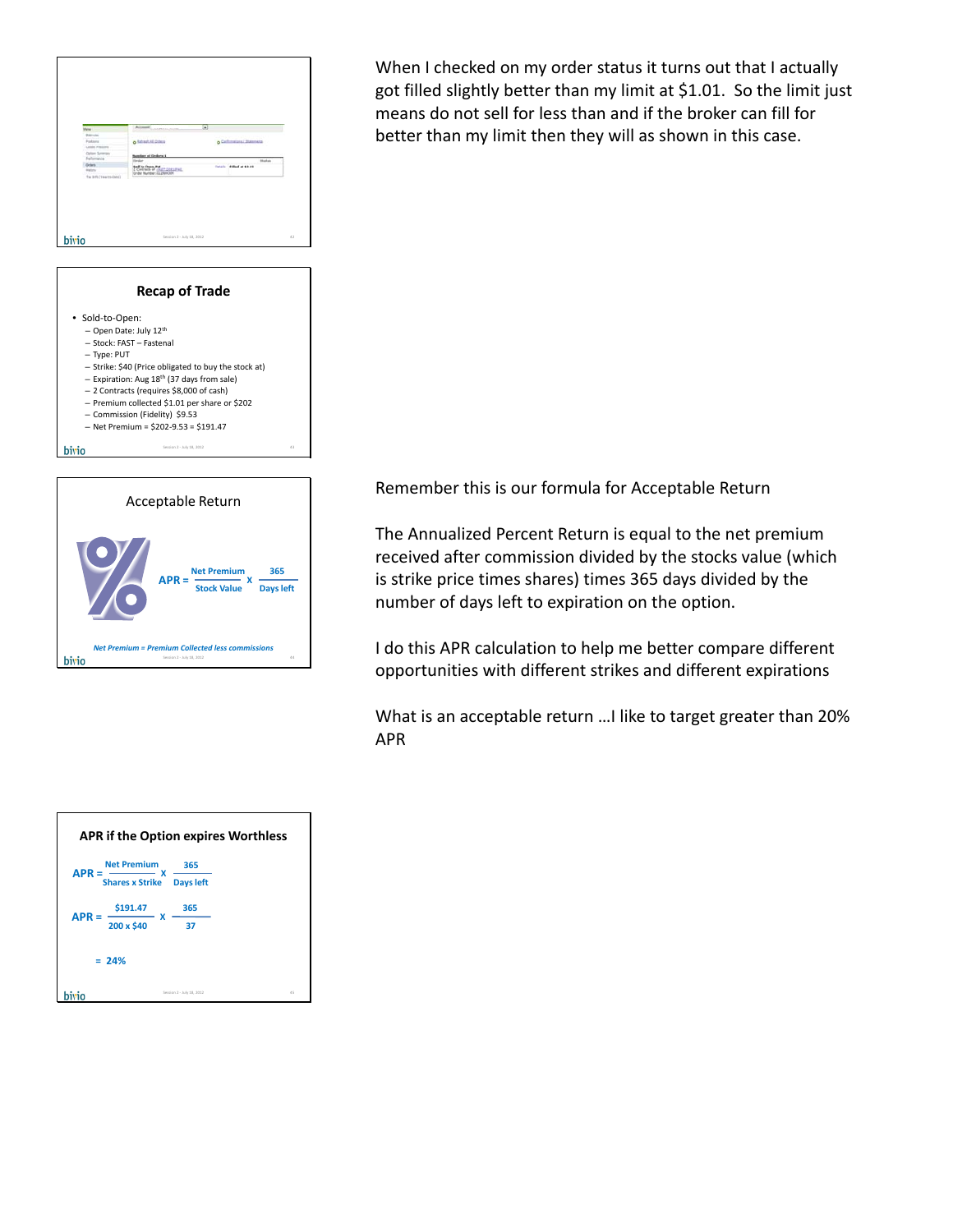

|                                                                                                | YAHOO! FINANCE           |                             |                                                |                           |
|------------------------------------------------------------------------------------------------|--------------------------|-----------------------------|------------------------------------------------|---------------------------|
|                                                                                                | <b>MASTING</b>           | --                          |                                                |                           |
|                                                                                                | <b>Carl Docket</b>       | <b>Hopes fairs</b>          |                                                |                           |
| <b>Dear # 6.61% Resides # 6.82%</b><br><b>Book 194</b><br><b>GASTERWOODS</b><br><b>AMERICA</b> | TRAIN                    |                             | atted best fo                                  |                           |
| university of<br>---<br><b>DES &amp; AMS</b>                                                   | 0.60                     | . 0.05(7.69%) unwass        | FAAT Aug 2012 40.000 p.m (FAST120818P00040000) |                           |
|                                                                                                | <b>Franz Christi</b>     | 6.615                       | <b>Earn Range</b>                              | 5.45 6.68                 |
|                                                                                                |                          | 6.56<br>645                 | <b>Contract Range</b><br><b>CONTRACTOR</b>     | <b>MA 84</b><br><b>SI</b> |
|                                                                                                | $\overline{\phantom{a}}$ | 6.55                        | <b>Look Schedule</b>                           | 3,941                     |
|                                                                                                | <b>INSA</b>              | 49.84                       |                                                |                           |
|                                                                                                | <b>Earn Date</b>         | 17 Aug 12                   |                                                |                           |
|                                                                                                | <b>Total State</b>       | <b>Extent gast levels 4</b> |                                                |                           |

| Rosseels & Hele + Suitkin +                         |                                                                                  | Federates, July 18, 2012                                     |                 |                              |                  |
|-----------------------------------------------------|----------------------------------------------------------------------------------|--------------------------------------------------------------|-----------------|------------------------------|------------------|
|                                                     | <b>Trade Collons</b>                                                             |                                                              |                 |                              | TATA (FORM 2)    |
|                                                     | $\overline{a}$                                                                   | <b>Jul-Tome Goods</b>                                        |                 | to of philacened im-shale in |                  |
| the con-                                            | <b>RISINGS</b>                                                                   | <b>EXUITEDIREARNS</b>                                        |                 |                              |                  |
| <b>External</b>                                     | As of thridaysta in Show ## Autust                                               | ART JUST FUR DEED WE WANT OUT A LIFE TO<br><b>AVE WEIGHT</b> |                 |                              | <b>Baltimore</b> |
| Postere                                             | <b>Total Account Value</b><br><b>Cash Available to Trade</b>                     | 44.1768                                                      | E3991   Change  |                              | $+ 10$           |
| <b>Cleaned Printfields</b><br><b>Sellen Burenow</b> | Committed by Street Deferre                                                      | island.                                                      |                 | In A shares                  | $1 - 1$          |
| <b>Ferturnancia</b>                                 | <b>Settled Cash</b>                                                              | Spel                                                         | <b>S.M. But</b> |                              | 5.9              |
| <b>Delivery</b>                                     | symbol 4x51120918Fe2<br><b>Select Check</b>                                      | <b>Dear High</b>                                             |                 | <b>D-M Wallbox</b>           | ×                |
| <b>PERSONAL</b>                                     | e.g. drinksymmaking TT                                                           | <b>Say Low</b>                                               | <b>6.90 AUA</b> |                              | $+10$            |
| Tax 345 (Year to Date)                              | Artisti Buy to Close a                                                           | <b>Tray Close</b>                                            |                 |                              | per 1m           |
|                                                     |                                                                                  | STORAGE                                                      |                 | 111 44,324                   | u v              |
| Trade Inschaft IIIs                                 | Goannike (3)<br>Centralis                                                        |                                                              |                 |                              |                  |
| Toxas Inches Europe                                 | <b>Boyles Auto</b><br>117 South as Separated Tracking                            |                                                              |                 |                              |                  |
| <b>Trade Garage</b>                                 | <b>Briter Food Land</b><br>٠                                                     |                                                              |                 |                              |                  |
| Trails Hullis Led Darland                           | Lind Fries £.35                                                                  |                                                              |                 |                              |                  |
| Trade Fixed Jocenter                                | Ta)<br><b>Tons is Force Dec</b>                                                  |                                                              |                 |                              |                  |
| Trade Conditional                                   | <b>Conditions Nove</b><br>ы                                                      |                                                              |                 |                              |                  |
| Trainform Sakery                                    | C Checke Specific Shares                                                         |                                                              |                 |                              |                  |
| Traits Extended Hours                               |                                                                                  |                                                              |                 |                              |                  |
| <b>Brushove</b>                                     | 11 Ship Street President<br><b>President Circles</b>                             |                                                              |                 |                              |                  |
| <b>Portfolio Analysis</b>                           | When entering an aution armited, place a <sup>117</sup> in fresh of the central. |                                                              |                 |                              |                  |
| <b>Royal &amp; ITO Analysis</b>                     | Bearing Titles2012/CLDF.                                                         |                                                              |                 |                              |                  |





Here was a quote yesterday for our Fastenal PUT that we put on for this week's COOL\_Club.

The last trade done was 60 cents

and the best seller was 55 cents.

However with the strong push up this morning I was actually able to put a limit bid in at \$.30.

And it was filled!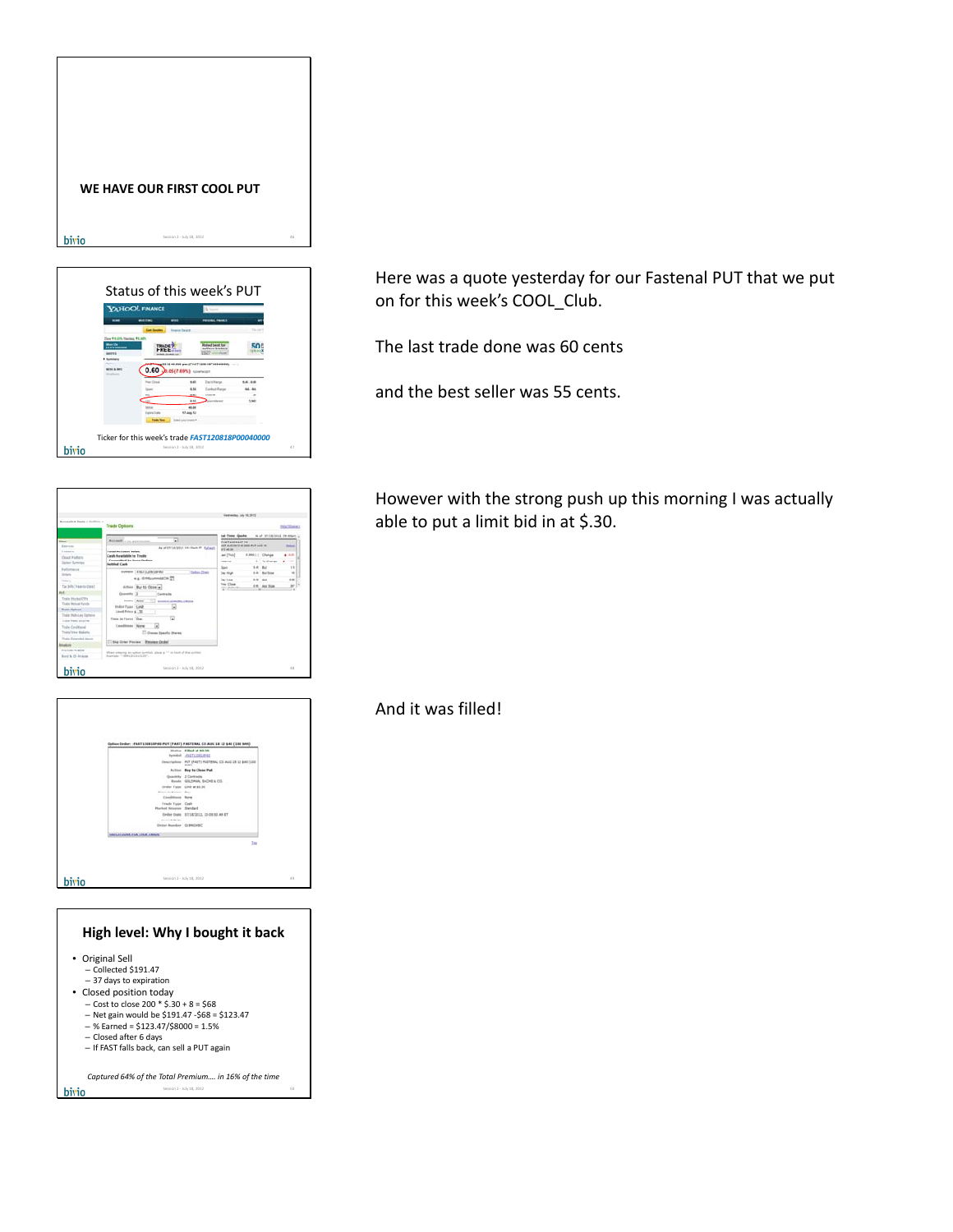| How I decide to buy back            |                                 |  |  |  |  |  |
|-------------------------------------|---------------------------------|--|--|--|--|--|
| APR drops below 10%                 |                                 |  |  |  |  |  |
| <b>Net Premium Cost</b><br>$APR =$  | 365                             |  |  |  |  |  |
| <b>Shares x Strike</b>              | <b>Days left</b>                |  |  |  |  |  |
| $(200 \times $.30) + $8$<br>$APR =$ | 365                             |  |  |  |  |  |
| $(200 \times $40)$                  | 31                              |  |  |  |  |  |
| $= 10 \%$                           |                                 |  |  |  |  |  |
|                                     | 51<br>Session 2 - July 18, 2012 |  |  |  |  |  |

|         |                                  | Formula also works for what we made |    |
|---------|----------------------------------|-------------------------------------|----|
|         | <b>Net Collected</b>             | 365                                 |    |
| $APR =$ | <b>Shares x Strike Days open</b> |                                     |    |
| $APR =$ | \$191.47-\$68<br>x               | 365                                 |    |
|         | $(200 \times $40)$               | 6                                   |    |
| $= 94%$ |                                  |                                     |    |
|         |                                  |                                     |    |
|         |                                  | Session 2 - July 18, 2012           | 52 |

|                                                                         |               |       | Last Week's Trade             |               |                                          |                  |       |                                     |               |                              |
|-------------------------------------------------------------------------|---------------|-------|-------------------------------|---------------|------------------------------------------|------------------|-------|-------------------------------------|---------------|------------------------------|
|                                                                         |               |       |                               |               | <b>Status of COCK Club Sample Trades</b> |                  |       |                                     |               |                              |
| COOL Club: Trade Status                                                 |               |       |                               |               |                                          |                  |       |                                     |               |                              |
| Option Ticker                                                           | Type          |       | Stock Expendion Open at Elete | Sold To -Sell |                                          | Contracti (ASA)* |       | Current Pincer Current<br>Geinfluss | Days.<br>Open | Days 38<br><b>Paperation</b> |
| ALCANDERS KOMMAND                                                       | Count<br>Call | ALCOH | <b>TO12012</b>                |               | \$8.75 S100912                           |                  | 50.15 |                                     |               |                              |
| Trade Status<br>Sample trades can be tracked at WWW.bivio.com/COOL Club |               |       |                               |               |                                          |                  |       |                                     |               |                              |
|                                                                         |               |       |                               |               | Session 2 - July 18, 2012                |                  |       |                                     |               | 53                           |

Remember I use the same formula on APR and look at cost to buy back to help me decide when to buy back the option. If the current APR drops below 10% then I buy back the option.

You can see at the \$.30 our APR has in fact hit our threshold level of 10%.

The formula works to determine the APR we actually achieved. For the premium we use the Net Collected. That would be Sold premium – Cost premium both including the cost of commissions. We use the Days Open for our number of days.

So our actual achieved APR is 94%. What that means is that if you could achieve this same performance every 6 days for a year you would make a 94% return. Now you are not going to be able to do it every 6 days so your actual APR cannot be calculated until you reach the end of the year and we see what the total gain on the portfolio has been.

So here is our new live spreadsheet on COOL\_Club Home Page and we can see where we stood on last week's trade as of last night.

Our current gain (unrealized last ) is \$180. Because Align technology's price has corrected quite a bit (over \$3) our CALL option at \$38 has fallen quite a bit. And I could buy it back for 15 cents and close the trade.

In perfect hindsight, since ALGN has dropped almost 10%, the right trade would have been to sell ALGN at the \$35+ price that was available when we did this trade.

But by selling the covered CALL I have at least generated some income against this asset during this price correction and so I am better off than had I not done anything and watched my stock's price drop.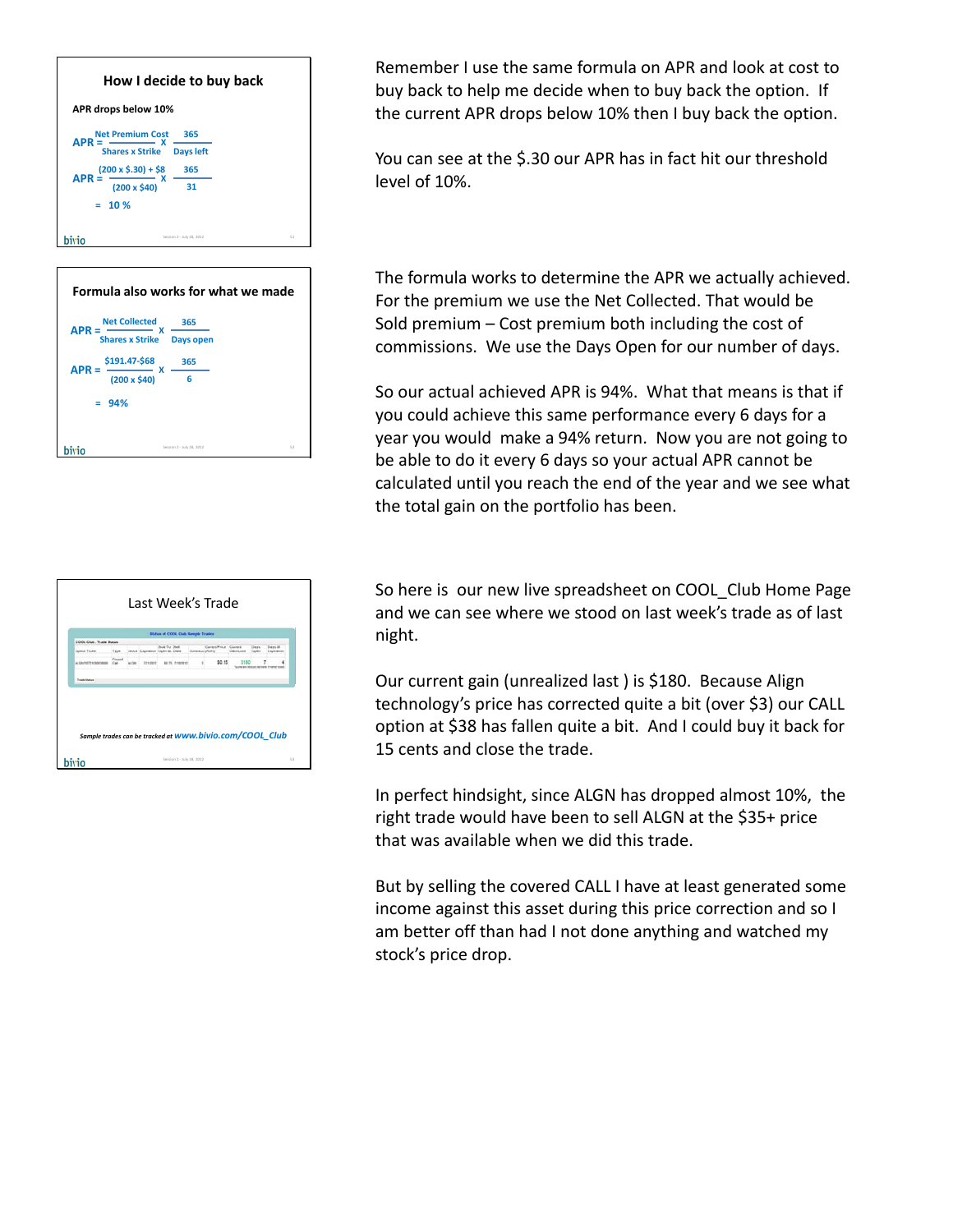| How I decide to buy back<br>APR drops below 10% |                                                                                                                 |                                     |  |     |  |  |
|-------------------------------------------------|-----------------------------------------------------------------------------------------------------------------|-------------------------------------|--|-----|--|--|
| $APR =$<br>$APR =$                              | <b>Net Premium</b><br>x<br><b>Stock Value</b><br>$(300 \times $.15) + $8$<br>$(300 \times $31.05)$<br>$= 72 \%$ | 365<br><b>Days left</b><br>365<br>3 |  |     |  |  |
|                                                 |                                                                                                                 | Session 2 - July 18, 2012           |  | 5.6 |  |  |





Using my formula it would say I should leave the option on as the APR on the premium left is still quite high.

However, when you get down to only a few days left it is almost impossible to get below a 10% APR. For instance just our Commission of \$8 would be an APR of 10.4% and we could only achieve that if we could buy the option back for zero cents (not going to happen.)

So we have to apply some other judgment.

If I was not around the rest of the week on this trade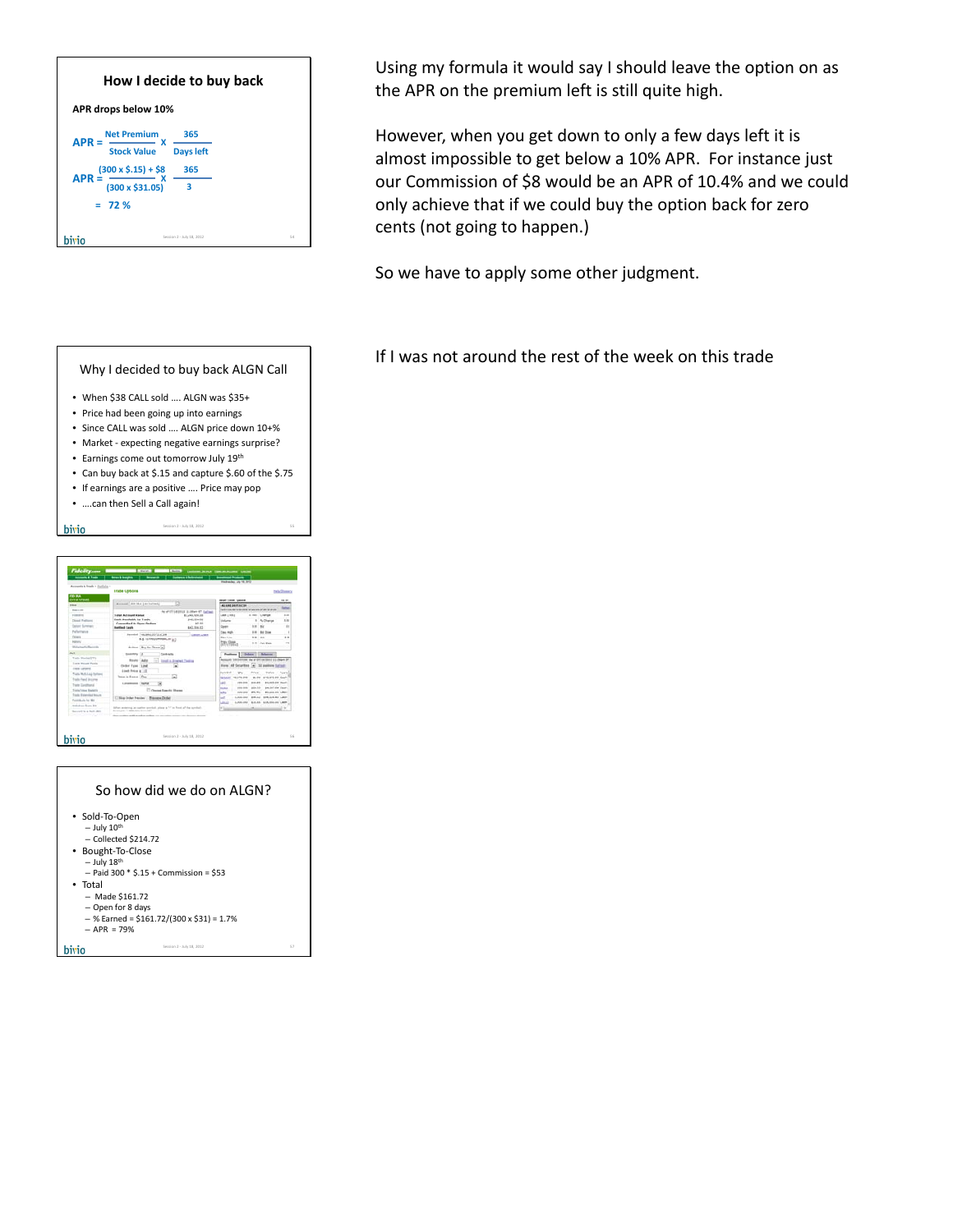

bivio Session 2 - July 18, 2012 59



At the end of last week's COOL Club, Mark Robertson, of ManifestInvesting fame, mentioned in the chat that there was a Virtual Trading Simulator at The Options Industry Council.

Here is the weblink for that organization

You must register and then login to be able to use the VTS.

| OIC The Options                                                                                                           | <b>Beattle Pict</b>                                                                                                                                                                                                                                                                                                                                                                                                                                                                                                                                                                                                                                                                                                                                                                                 | <b>Quicked</b><br><b>Sended Contract &amp;</b>                                                                                                                                                                                                                                                                                                                                                                                                 |
|---------------------------------------------------------------------------------------------------------------------------|-----------------------------------------------------------------------------------------------------------------------------------------------------------------------------------------------------------------------------------------------------------------------------------------------------------------------------------------------------------------------------------------------------------------------------------------------------------------------------------------------------------------------------------------------------------------------------------------------------------------------------------------------------------------------------------------------------------------------------------------------------------------------------------------------------|------------------------------------------------------------------------------------------------------------------------------------------------------------------------------------------------------------------------------------------------------------------------------------------------------------------------------------------------------------------------------------------------------------------------------------------------|
| General<br><b>Thursday</b><br>State-                                                                                      | <b>Stateger &amp;</b><br><b>Senators</b><br>Toyota AL<br><b>Campus</b><br>Advanced Commerc<br><b>Edward</b><br><b>Course</b><br><b>Resident art</b>                                                                                                                                                                                                                                                                                                                                                                                                                                                                                                                                                                                                                                                 | <b>News X</b><br><b>Dycure for</b><br><b>Received</b><br><b>The Contract of the Contract of the Contract of the Contract of the Contract of the Contract of the Contract of The Contract of The Contract of The Contract of The Contract of The Contract of The Contract of The Contract </b>                                                                                                                                                  |
| them a first a concerning a time further present of the<br>Toyota & Roomertran<br>Urban Tradesi Greene AFTS<br>Laura VIII | Virtual Trading System (VTS)<br><b>CO March</b><br>Test the cytisis stategies pay'on learned without putting money at risk. No<br>additional solicitor or play interpreted, and it's lead.<br>STEED and you the particle behalf and the transport of shortest and you awake 2011.<br>motives action momen interchiving how a research call works or what the controllers proble.<br>than look tike? Plans an includ in the VTS and year the resulted<br>Attitude a profit and allowances and between a rival instruments and attracted<br>thanking, our UTS or all additioned a busidiary field by help you to believ understand address. Two<br>will be gone \$2,350 inform tol can drawn and additional other heads or result can account<br>completely. The account is also approved for margin. | $\sim$<br><b>Line Chair</b><br><b>Silver I</b><br>Talk to Options Professionals<br>Guardine, player and in a relieve related?<br>Sales that will acculiate<br>and announced to the<br>Call (C/In 3 886 0410 883<br>Feature with CIC<br>Personalized rations what about<br>a. Alterdately first, and your left is arrush.<br>. The ent star is cleans pulse.<br>a. Controlleric Rat & visue stanks<br><b>Register forms</b><br><b>Block MAY</b> |
|                                                                                                                           | <b>Access Your VTS Account</b>                                                                                                                                                                                                                                                                                                                                                                                                                                                                                                                                                                                                                                                                                                                                                                      | crony Severant & Events, w.<br><b>ALL ENGINE</b><br>Internat, P.O.                                                                                                                                                                                                                                                                                                                                                                             |

After you login go to "Tools & Resources" and then pick "Virtual Trading System" and you will get this screen. Click on the orange "Access Your VTS Account"